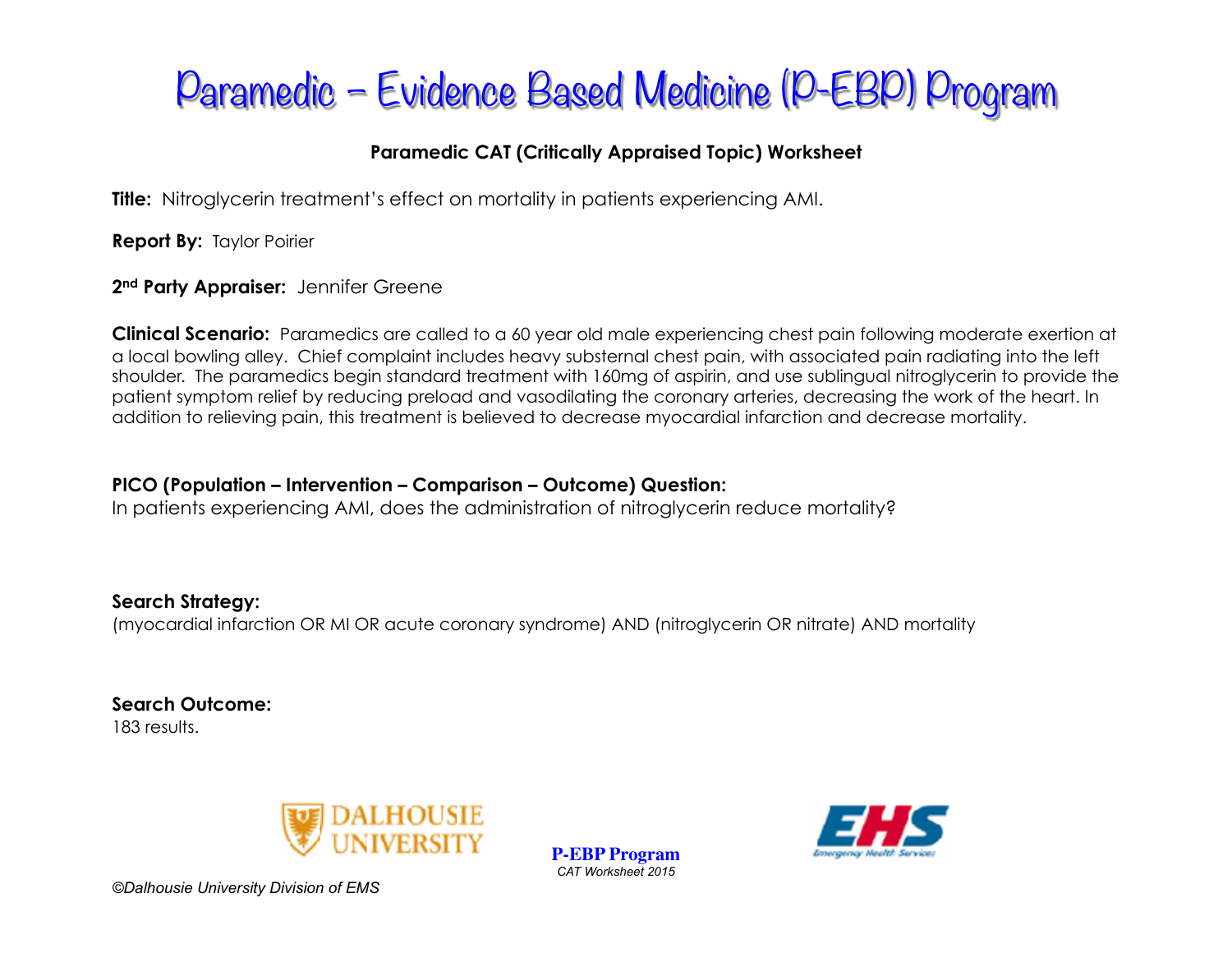# Paramedic – Evidence Based Medicine (P-EBP) Program

#### **Relevant Papers:**

| AUTHOR, DATE                                                                                | POPULATION:<br>SAMPLE<br><b>CHARACTERISTICS</b>                        | <b>DESIGN (LOE)</b>                                     | <b>OUTCOMES</b>                                                                                                                                    | <b>RESULTS</b>                                                                                                                                                                                 | STRENGTHS/<br><b>WEAKNESSES</b>                                                                                                                                                                                                                           |
|---------------------------------------------------------------------------------------------|------------------------------------------------------------------------|---------------------------------------------------------|----------------------------------------------------------------------------------------------------------------------------------------------------|------------------------------------------------------------------------------------------------------------------------------------------------------------------------------------------------|-----------------------------------------------------------------------------------------------------------------------------------------------------------------------------------------------------------------------------------------------------------|
| Gruppo Italiano per lo<br>Studio della<br>Soprawivenza<br>nell'Infarto<br>Miocardioco. 1994 | 19 394 adult patients<br>with STEMI                                    | Prospective RCT.<br>$-LOE$ 1                            | 1. Decreased 6<br>week mortality<br>with nitroglycerin<br>administration<br>2. Decreased 6<br>week mortality<br>with lisinopril<br>administration. | Insignificant benefit<br>shown from NTG<br>administration: 0.4%<br>decreased in mortality<br>(95%CI 0.84-1.05)<br>Lisinopril reduced<br>mortality at 6 weeks<br>by 11% (95%Cl<br>$0.84 - 0.98$ | Well controlled<br>study that<br>included a large<br>patient<br>population.                                                                                                                                                                               |
| Strandmark R. 2015                                                                          | 1726 adult EMS<br>patients with<br>suspected ischemic<br>heart disease | Prospective<br>design with open<br>control.<br>$-LOE$ 1 | 1. Decrease of<br>mortality with<br>aspirin<br>administration<br>2. Decrease of<br>mortality with<br>nitroglycerin<br>administration               | 10.1 % mortality in ASA<br>group vs 18.6% in non-<br>ASA group $(p=0.009)$<br>No result listed for<br>nitroglycerin<br>administration                                                          | AMI patients that<br>received<br>treatment were<br>purely dependant<br>on the medical<br>responder's<br>judgement & did<br>not list overly<br>specific criteria.<br>Offers very clear<br>benefits of<br>pharmacological<br>intervention in the<br>result. |



**P-EBP Program** *CAT Worksheet 2015* 



*©Dalhousie University Division of EMS*